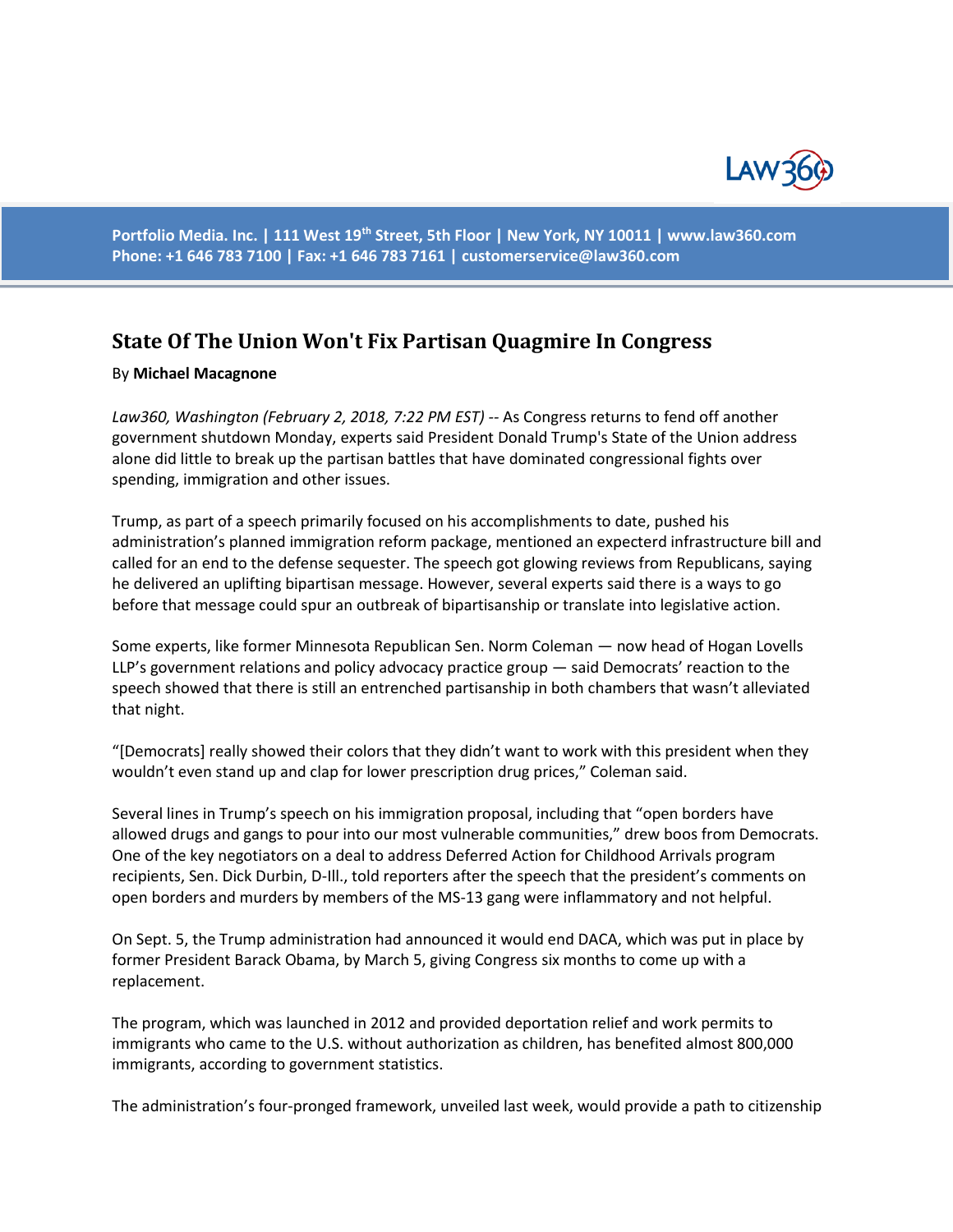for DACA-eligible youth known as Dreamers, fund a border wall system, eliminate a visa lottery program and restrict so-called chain migration by barring visa sponsorship for extended family members.

"I am extending an open hand to work with members of both parties — Democrats and Republicans to protect our citizens of every background, color, religion and creed," Trump said. "My duty, and the sacred duty of every elected official in this chamber, is to defend Americans — to protect their safety, their families, their communities and their right to the American Dream. Because Americans are dreamers too."

Several groups on both sides of the aisle have already panned Trump's immigration proposal, and Democrats quickly reiterated their opposition after the State of the Union. Democratic leaders like Rep. Jim Crowley, D-N.Y., the chair of the House Democratic caucus, said the president was going nowhere with his current immigration rhetoric.

"From his racist, demonizing comments on immigrants to the complete lack of any mention in relation to securing our democracy from the Russian government, the speech was not new or good, and it will not change fundamental dynamics of the nation moving forward," Crowley told reporters Wednesday.

Immigration reform advocates like the Mexican-American Legal Defense Fund have rejected the proposal as well as the rhetoric Trump used in his speech. Thomas A. Saenz, president and general counsel of MALDEF, and other groups have blasted Trump's remarks and pushed Democrats to make Congress address the Dreamers.

"Trump continued, in only slightly muted form, his verbal assault on immigrants of color in general and Latino immigrants in particular," Saenz said in a statement.

Senate Majority Leader Mitch McConnell, R-Ky., reiterated his promise to bring an immigration debate to the Senate floor in a press conference at the annual Republican retreat Thursday, after complaining Democrats "have endlessly been trying to shoehorn the immigration issue" into spending discussions.

In order to help reopen the government after a brief shutdown in January, McConnell promised to bring an immigration bill to the Senate floor for an open debate after Feb. 8 if there was no agreement before then. Since Trump's announcement in September, immigration has been continually injected into the spending debate, as the must-pass legislation's 60-vote Senate hurdle is one of the few leverage points Senate Democrats have.

Trump and Republicans have pushed for an increase in defense spending beyond the limits imposed by the 2011 Budget Control Act. Meanwhile, Democrats have held that there should be parity between defense and nondefense spending cap increases, a major sticking point in spending negotiations even as they tussle over immigration issues.

Still, the immediate problems faced in Congress, coupled with the deal Trump put on the table, could push legislators to break through the stalemate that built up around immigration policy in the last few months, Coleman said.

"Certainly some Republicans are not excited about a path to citizenship and Democrats who bridle at the mention of chain migration," Coleman said. "It may be that the path forward is not based on mutual good will but the fact that he put a deal on the table that is hard to say no to."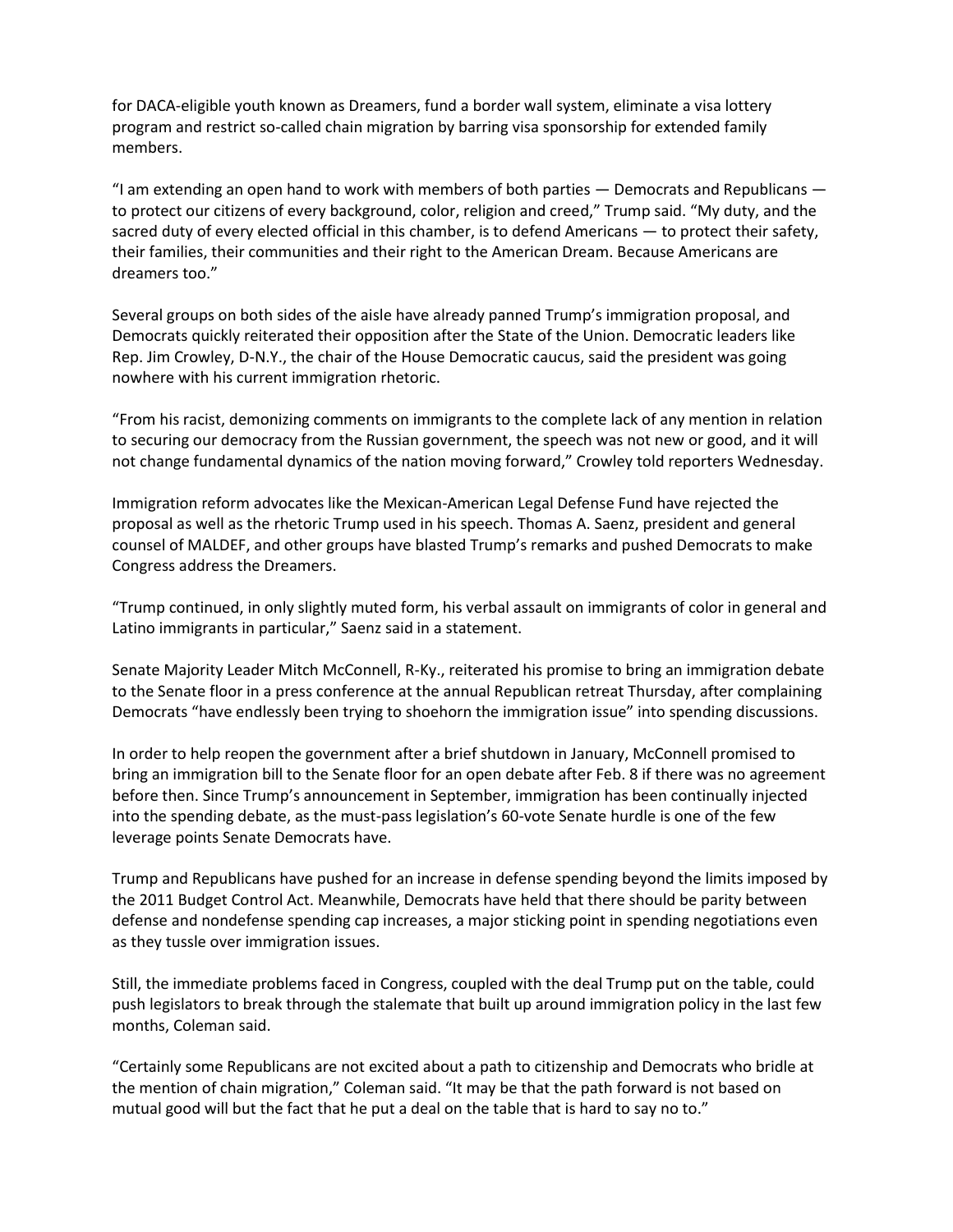There are outside factors though, that could start bringing the two parties together in the next few months. According to Coleman and others, infrastructure is a bipartisan issue. "There's no partisan way to pave a street," Coleman said, harking back to his time as a mayor in St. Paul, Minnesota — and the pent-up demand for infrastructure investment could spur action.

In this year's election, there are 10 Democratic Senators on the ballot from states Trump won, varying from Trump's one percent margin in Sen. Bill Nelson's Florida to the 40 percent margin in Sen. Joe Manchin's West Virginia.

The proximity of a tough reelection fight for those Democrats could give them the push to break with their party leadership, Coleman said.

"Up to this point in time this hasn't been persuasive in getting them to find common ground," Coleman said. "I do think that the reality of the politics of folks running for reelection in states Trump won is going to be there."

The positive reviews of the speech in the press and a recent uptick in Republicans' poll numbers "represent that is a good start, and the question is, what can be delivered, how do you take that message and make it policy," Coleman said.

Still, it will take serious work in the short term to reach an agreement on policy, Coleman said.

"The reality in this environment with the Trump resistance still being at the core of where the Democratic party base is, there are clear strong partisan divides," Coleman said. "Making progress is challenging."

One of the bipartisan issues mentioned in the speech, the infrastructure package, has been believed to be a priority of Congress this year. During the State of the Union, Trump said the plan would emphasize cutting back regulation that has held back investment, making potentially short-term projects take years.

"Every federal dollar should be leveraged by partnering with state and local governments and, where appropriate, tapping into private sector investment, to permanently fix the infrastructure deficit," Trump said. "And we can do it."

The White House said that half of the new infrastructure funds would go toward incentivizing new state and local investments in infrastructure with the goal of empowering state and local authorities to prioritize infrastructure projects based on their community's needs.

Susan Lent, a partner at Akin Gump Strauss Hauer & Feld LLP and leader of the firm's infrastructure and transportation practice, said the parts of the administration infrastructure proposal that have been made public contained several interesting proposals for regulatory changes, including streamlining environmental reviews. "There is really a significant number of recommendations there that would allow projects to move forward more expeditiously and efficiently and would ultimately have the benefit of reducing costs and getting more projects done," Lent said.

However, Lent expressed some skepticism about the amount of leverage the plan called for on a \$200 billion federal investment, and what that might mean for states and localities considering projects